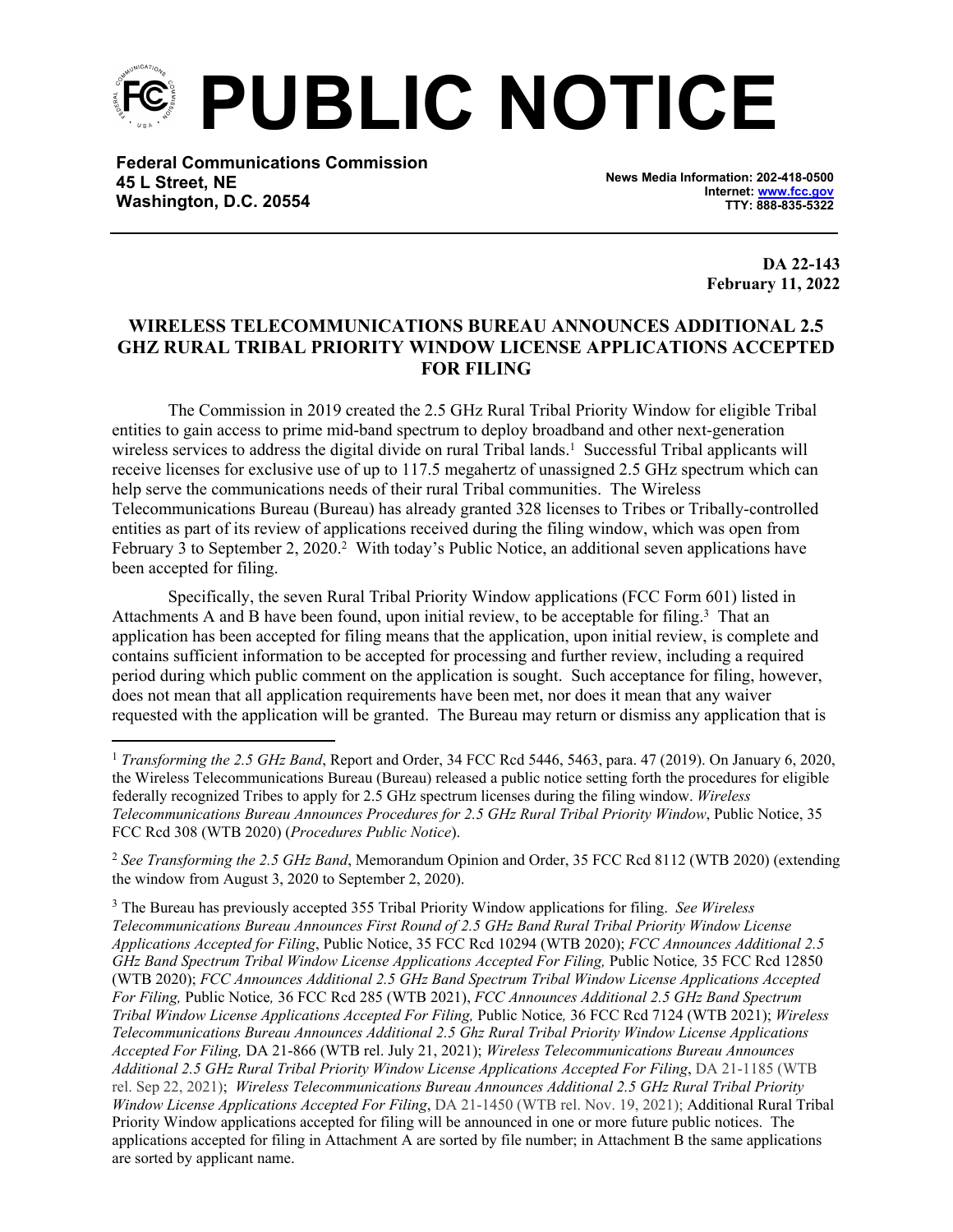accepted for filing if, upon further examination, it is found to be defective or not in conformance with the Commission's rules.<sup>4</sup> For example, for applications seeking a license for areas that are not eligible rural Tribal Lands or for which the Tribal entity has not demonstrated a local presence,<sup>5</sup> the fact that an application has been accepted for filing does not mean that the applicant has been granted a waiver.<sup>6</sup>

Petitions to deny<sup>7</sup> the applications listed in Attachment A must be filed no later than **March 14, 2022**, thirty (30) days after the date of this Public Notice. Oppositions to a petition to deny must be filed no later than **March 24, 2022**, ten (10) days after the filing date for petitions to deny.<sup>8</sup> Replies to oppositions must be filed no later than **March 31, 2022**, five (5) business days after the filing date for oppositions.<sup>9</sup> All pleadings filed regarding Rural Tribal Priority Window application(s) should reference the file number of the application(s). All applications are restricted proceedings under the Commission's rules.<sup>10</sup> Unless otherwise provided by the Commission or its staff, *ex parte* presentations to or from Commission decision-making personnel are prohibited in all restricted proceedings until the proceeding is no longer subject to administrative reconsideration or review or judicial review.<sup>11</sup>

If no pleadings have been filed against an application, the applicant may make presentations concerning its application.<sup>12</sup> Once a petition to deny or other pleading has been filed, however, any party, including the applicant, must give all other parties prior notice and an opportunity to be present before making any presentation to Commission staff.<sup>13</sup> Any party filing a petition to deny shall serve a copy of the petition to deny on the applicant and on all other interested parties pursuant to 47 CFR § 1.47. The Commission may dismiss any petition to deny that does not comply with notice requirements.<sup>14</sup> Oppositions and replies shall be served on the petitioner and all other interested parties.<sup>15</sup>

Pleadings may be filed electronically through the Commission's Universal Licensing System (ULS), or by paper pursuant to the following instructions. Parties are strongly encouraged to file electronically using ULS.

Electronic Filers: Pleadings may be filed electronically using the Internet by accessing ULS: <https://www.fcc.gov/wireless/systems-utilities/universal-licensing-system>. Each screen indicates the information to be provided or the action(s) to be performed to complete that screen. From the ULS website, to begin the process of filing a pleading click on "SUBMIT A PLEADING." The link takes the user to the *Pleadings Information* screen. Upon completing the *Pleadings Information* screen, click "CONTINUE" to go to the *File Numbers/Call Signs* screen. Upon providing the information required on that screen, complete steps three and four at the *Attach File*

<sup>6</sup> *See* 47 CFR § 1.925.

<sup>7</sup> *See* 47 CFR § 1.939.

8 47 CFR §§ 1.45(b), 1.939(f).

<sup>9</sup> 47 CFR §§ 1.45(c), 1.939(f).

<sup>10</sup> *See* 47 CFR § 1.1208 (Restricted proceedings).

<sup>11</sup> *See* 47 CFR § 1.1208.

- <sup>12</sup> *See* 47 CFR § 1.1208 n.1.
- <sup>13</sup> *See* 47 CFR §§ 1.1202, 1.1208.
- <sup>14</sup> *See* 47 CFR § 1.939(g).

<sup>4</sup> *See* 47 CFR § 1.934(a), (d).

<sup>&</sup>lt;sup>5</sup> See *id.* § 27.1204(b)(2), (4). Similarly, the acceptance for filing of an application seeking a license for land outside the applicant's own Alaska Native Village Statistical Area does not mean that the applicant has made an adequate showing of local presence. *See id.* § 27.1204(b)(4).

<sup>15</sup> *See* 47 CFR § 1.939(c).